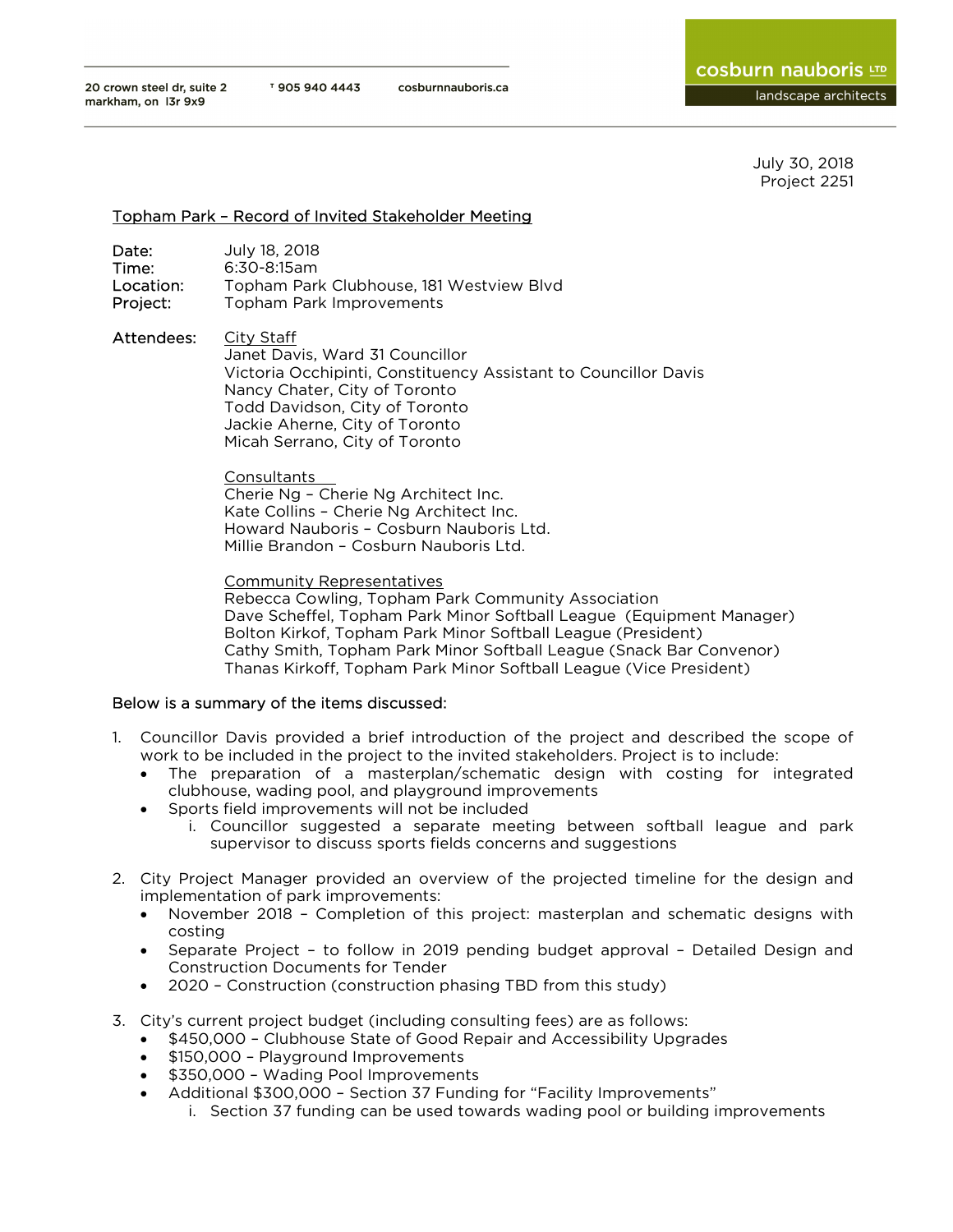- 4. Cosburn Nauboris gave a brief overview of the playground's existing condition and preliminary findings:
	- Funding designated for playground improvements are typically allocated every 25 years; the replacement of existing play equipment is strongly recommended
	- The existing playground footprint is limited and can be maximized by eliminating some of the other playground features (i.e. planters)
	- Fencing around the playground will be proposed, layout of existing fence may need to be adjusted to accommodate the new playground footprint
- 5. Cosburn Nauboris gave a brief overview of the wading pool/splash pad's existing condition and preliminary findings:
	- The park currently has a wading pool with splash pad features that share the same basin
	- It was noted that the current city standard is to separate the two types of amenities due to operations concerns and the need to maintain chemical balance in wading pool
	- The current wading pool/splash pad footprint is not large enough to contain a separate wading pool and splash pad
		- i. Due to close proximity to the clubhouse and ball diamond, room for expansion is limited
		- ii. Using the current footprint, the water feature in the master plan will either be a splash pad or wading pool depending on the community's preference
- 6. Cherie Ng Architects gave a brief overview of the clubhouse's existing condition and preliminary findings:
	- The consultant has reviewed the State of Good Repair Audit (prepared in Nov 2017) and will prioritize repair based on the findings of the report, site conditions and budgets
	- The condition of the architectural, mechanical and electrical systems in the building were reviewed prior to the meeting
	- **Based on the SGR Audit and site investigations, State of Good Repair will include:** 
		- i. Architectural
			- Roof and upper window replacement
			- Wider doors with automatic operators to improve accessibility
			- Washroom and building Accessibility Upgrades:
				- o Renovation and/or reconfiguration of the existing washrooms
				- o a new universal washroom
		- ii. Mechanical
			- Furnace, exhaust fan and hot water heater replacement
			- Plumbing fixture repairs
		- iii. Electrical
			- Exit signs, battery packs, incandescent lighting fixture and receptacle replacement
	- It was noted that installing large windows at a lower elevation to increase visibility to the outside would be desired if the budget for building improvements permits
- 7. The community representatives were asked to describe their current and anticipated future uses of the clubhouse, wading pool, and playground. The following is a summary of the key items discussed.

# Playground

- The current play equipment is geared to young children
- Introducing more challenging, senior items (i.e. rope structures) should be explored
- It was suggested that the new playground should be a junior playground only due to the close proximity of the Selwyn Elementary School playground nearby that can service older user groups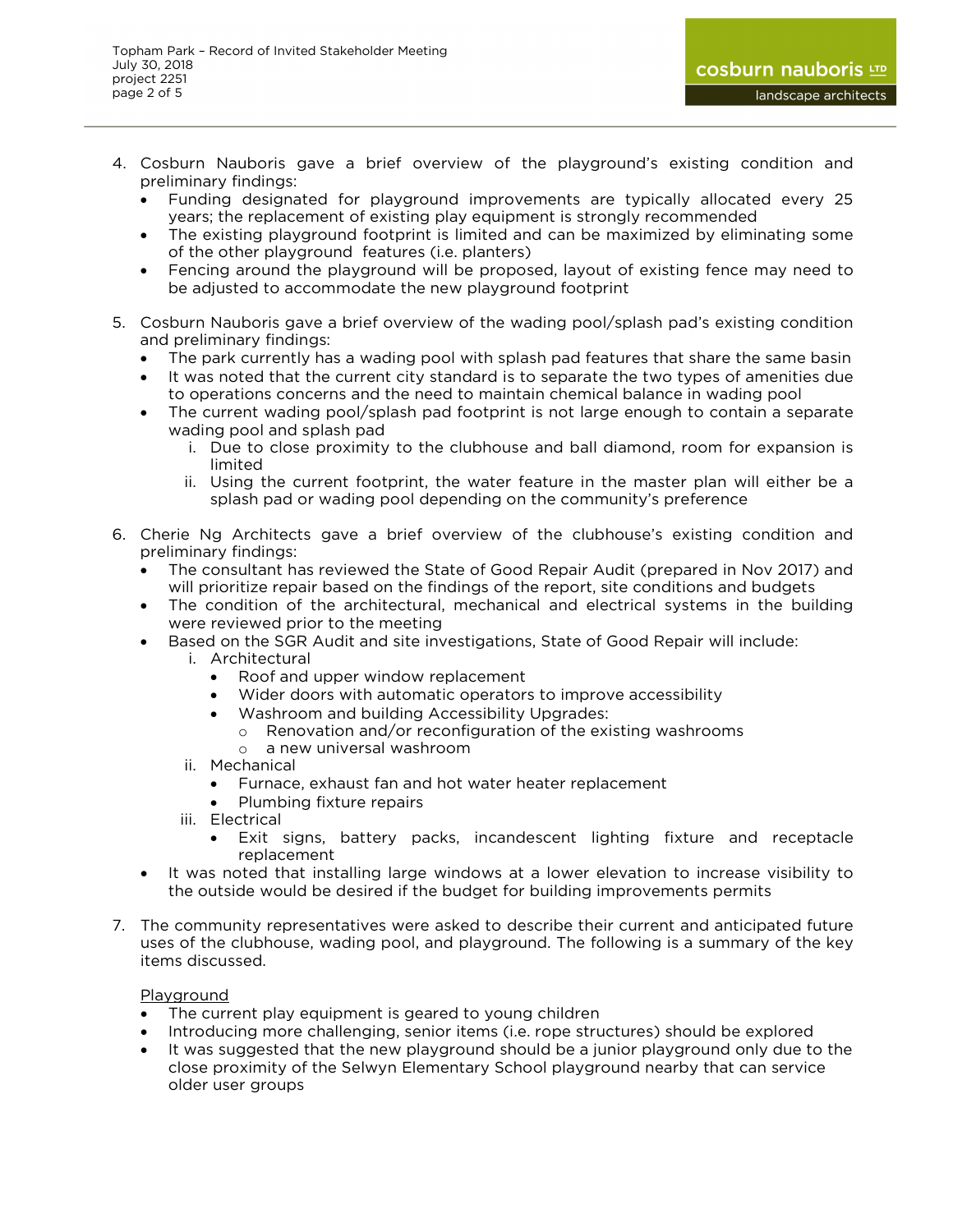- i. After discussing the benefits and disadvantages proposing a junior-only playground, it was concluded that the preference is to maintain a mixed junior-senior playground to allow for parents to supervise children in both age groups
- The Community Association Representative expressed interest in rubber to be used as playground safety surfacing
	- i. The councillor noted the preference, but noted that engineered wood fiber is the standard for other parks in the community
- The Community Association Representative suggested the removal of the existing sand table due to its lack of use
	- i. The consultant noted that the removal of this sand table would allow for more flexibility for the layout of junior and senior play structures
	- ii. A newer model of accessible sand play would be explored
- The Community Association Representative noted that the playground is currently used by home daycares in the area
- i. Shade is a very valuable feature of the park and existing trees should be preserved ii. The introduction of a flat area for laying out baby blankets on a lawn should be explored
	- iii. Existing fence and gates surrounding the playground are very important for the security and safety of playground users
	- A member of the Softball League suggested switching the location of the splash pad and playground to allow for a larger playground footprint
		- i. It was agreed that the consultants would explore this option to see if there would be a benefit to relocating the amenities
		- ii. It was noted that the safety of playground users may be a concern when senior softball games are active, but it was also noted that the clear sightline from the playground to the ball diamond may be beneficial for parents with children using both facilities at the same time

# Splash Pad

- It was noted by the Community Association Representative that a splash pad would be preferred due to longer opening hours daily and seasonally, and more interactive water play features
- The short wading pool season is undesirable and the closure of the wading pool earlier in the summer was frustrating for the community
- Councillor Davis noted that the preference for a wading pool or splash pad will be further explored in a future public consultation meeting where a larger user group will be present

# Clubhouse

- 1) Baseball League and Snack Bar
- The snack bar operates Monday to Friday (5:30am to 9:30pm) and Saturday (8am-5pm) throughout the baseball season (end of April – June) and during post-season tournaments (approximately 3 times a year)
- The snack bar convener noted that there are electrical and plumbing issues in the clubhouse kitchen that should be reviewed
- The snack bar convener also noted that a separate sink should be proposed in the clubhouse
	- i. The snack bar sink is used to clean art supplies during day camps and used for handling food when the snack bar is in operation; the contamination of food is a concern
- It was noted that the current amount of storage space for the snack bar is insufficient; items are often stored in the common space outside of the kitchen during the baseball season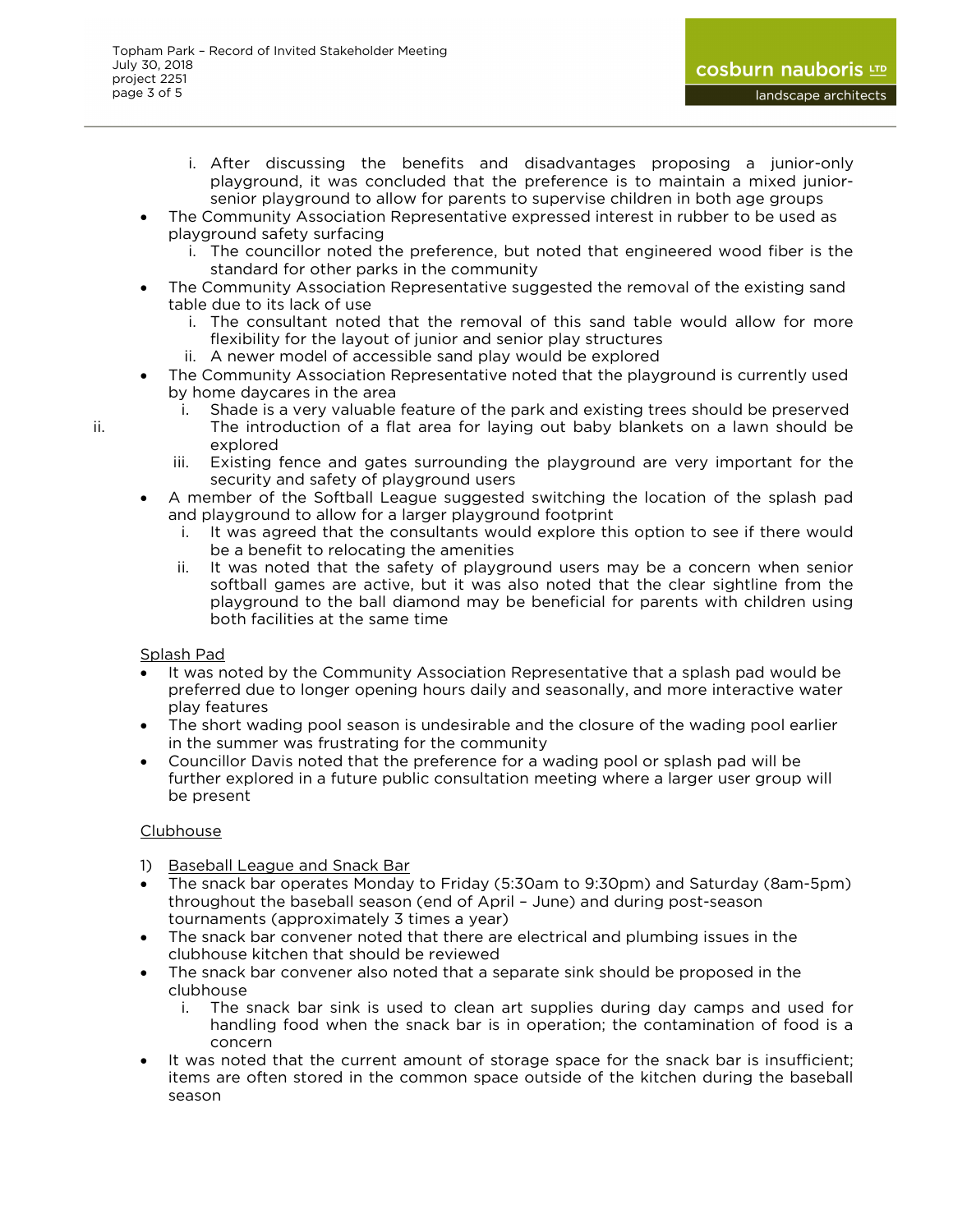- Alternative storage options for baseball league equipment was discussed to maximize the amount of space available for recreation programming within the clubhouse
	- i. The Softball League had no objections to storage outside of the clubhouse as long as the equipment is stored in a secure and waterproof space
	- ii. There were discussions regarding the sensitivity of the baseball equipment to heat and moisture, however, no conclusions were made on the specifics requirements of the exterior storage space
	- iii. The Softball League stated that they would confirm the specific storage requirements for their baseball equipment with respect to climate controlled space
- 2) Recreation Programming
- The clubhouse is currently used Mondays to Fridays for day camps in July and August
	- i. It was noted that the day camp does not qualify as a "child care facility" and child care requirements (i.e. minimum 10% windows) does not apply to the clubhouse building
	- ii. City recreation staff noted that more secure storage for table, chairs, and day camp supplies is desirable
	- iii. City recreation staff noted that a designated office for storage/office administration is not necessary
	- iv. City staff noted that the space could be permitted to other user groups in the baseball off-season if all city supplies can stored securely
- Community Association Representative suggested the implementation of a licensed full time child care due to shortage of child care options in the neighbourhood
	- i. Councillor noted that the clubhouse is not suitable for a daycare facility due to space restrictions; implementing a child care program accommodating less than 65 children is not feasible
- Community Association Representatives noted that the current tennis storage space is underused.
- Topham Baseball Association Representatives noted interest in implementing youth programs and expanding the space (possibility of adding a second storey, moving the mechanical room from the center of the building to a more convenient location for maximizing programming space, moving the snack bar to the back of the building by the tennis courts, installing radiant in-floor heating to eliminate ductwork)
- Councillor and architectural consultant noted that expanding the building or major renovations will not be in the budget
	- i. City project manager noted that external funding (donations) are encouraged and can be facilitated through the city's Partnership program, however this process would likely affect schedule of the capital improvements
	- ii. Councillor noted that a new community center is planned for the ward and will be located elsewhere in the neighbourhood
		- The new community center will have facilities for youth programming
- City Recreation Staff noted that the following would be ideal for expanding the various possibilities for community programming within the building
	- i. Storage cupboards
	- ii. Sink (other than the one current in the snack bar)
	- iii. Lockable storage for computer
	- iv. A location for the storage of tables and chairs.
	- v. Kitchen facility for community kitchen or cooking program (could be shared with the snack bar)
	- vi. Maximize programmable space in the rooms

**Exterior Amenity Spaces** 

 It was noted that the clubhouse and adjacent outdoor area is used for community barbecues every Saturday during the baseball season (May-June) with the exception of days where tournaments are taking place